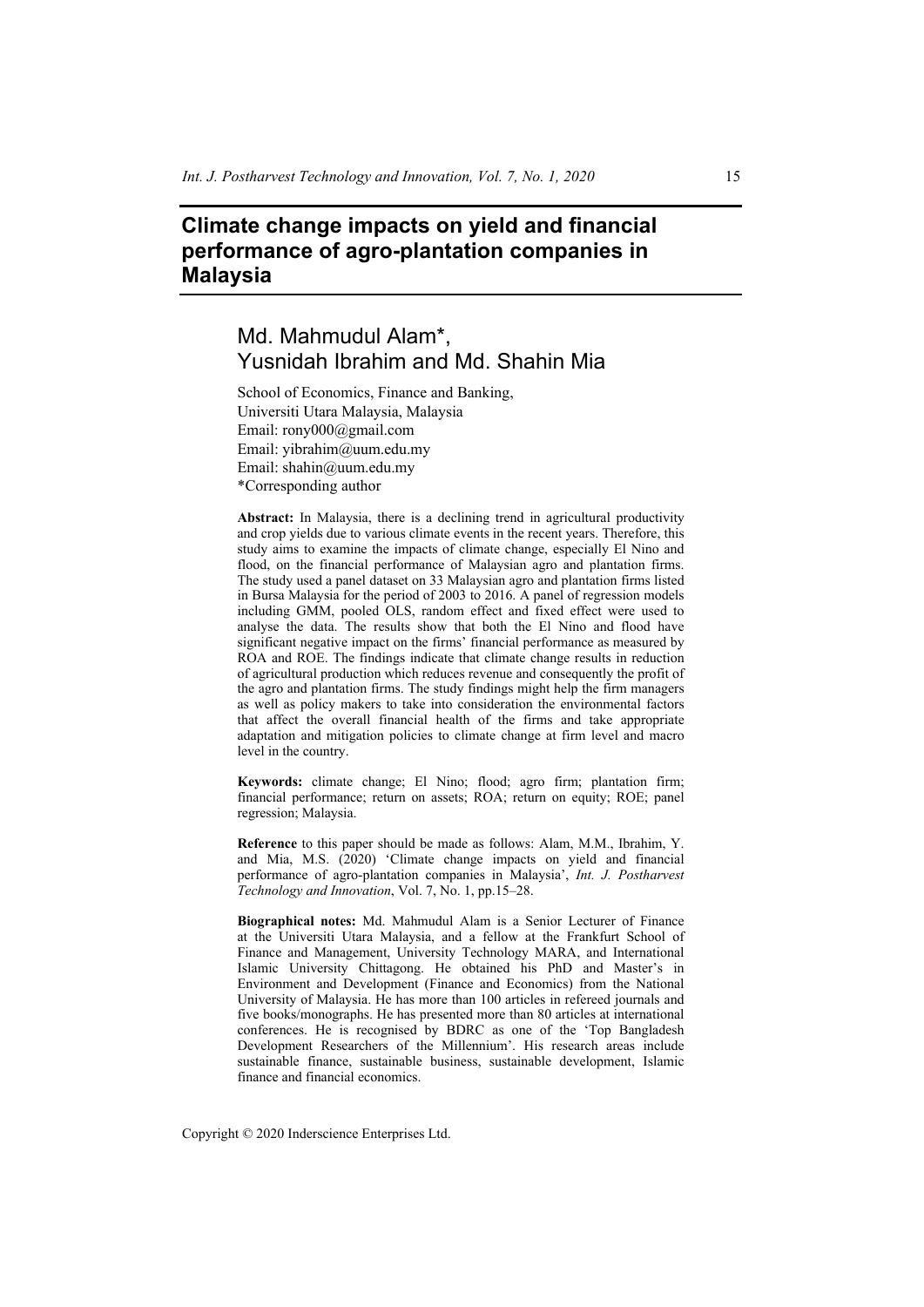#### 16 *M.M. Alam et al.*

Yusnidah Ibrahim is a Professor of Finance and the Deputy Vice Chancellor in Academic and International at the University Utara Malaysia. She obtained her BA and MSc in Actuarial Science from the University of Iowa in USA, and PhD from the De Montfort University in UK. In terms of professional involvement, she possesses the Registered Financial Planner (RFP) designation and Certificate in Risk Management (CFM). She also serves as the editorial board member of the *International Journal of Banking and Finance (IJBF)* and *International Journal of Management Studies (IJMS)*. She has undertaken consultation work on Private Financial Initiative (PFI) models, small business financial planning, and higher education funding. Her research and publications are in the areas of capital structure, dividend policy, Islamic bonds (Sukuk), small business finance, and higher education finance. Her research and publications are in the areas of capital structure, dividend policy, Islamic bonds (Sukuk), small business finance, and higher education finance.

Md. Shahin Mia is currently affiliated with the Department of Finance at the Universiti Utara Malaysia as a Senior Lecturer. Previously he was affiliated with the Department of Finance and Banking at the Hajee Mohammad Danesh Science and Technology University (HSTU) in Bangladesh as an Assistant Professor. He obtained his PhD in Economics (Environment and Development) from the Universiti Kebangsaan Malaysia (UKM). He also holds a BBS (hons.) and MBA in Finance and Banking from the Rajshahi University, Bangladesh. His research works have been published in a wide range of international and local journals. He has presented many articles at international conferences.

### **1 Introduction**

The performance of a firm might be affected by different factors. Climate change could be among the factors inhibiting productivity of the firms especially in agricultural sector. Climate is the statistics of weather of a country over the long period measured by the amount of precipitation, temperature, relative humidity, flood and drought (Alam et al., 2017). The climate has been changing over time with a rapid change recorded in the recent years. For example, the world annual average temperature of 0.70°C is more than what was recorded in both the 20th and 19th centuries (Karla, 2007). The recent climate change such as flood and drought destructed the crops and reduced agriculture production (Ibrahim and Alam, 2016). Needless to say, however, a perfect temperature and rainfall enhance the growth of crops which increases their yield.

In spite of the significant contribution of the agriculture sector to the economic growth of many countries, it is affected by climate change damaging several crops and causing a decline in the farm produce. Evidently, the flash floods or hurricanes disrupt the agricultural activities. In addition, the drought caused by El Nino is a major threat to crops yield. Although, El Nino Southern Oscillation (ENSO) is a climate event that originates in the Pacific Ocean, it affects the global weather through droughts and floods (Kovats et al., 2003). The previous studies revealed that the El Nino is a recurrent weather phenomenon that takes place approximately every two to eight years and remains for 12 to 18 months (Kovats et al., 2003; Moy et al., 2002). Moreover, a number of studies had been conducted to assess the impacts of climate change on agricultural production (Aydinalp and Cresser, 2008; Bosello and Zhang, 2005; Collier, 2007; Rosenzweig et al., 2002). The findings of these studies revealed that climate change has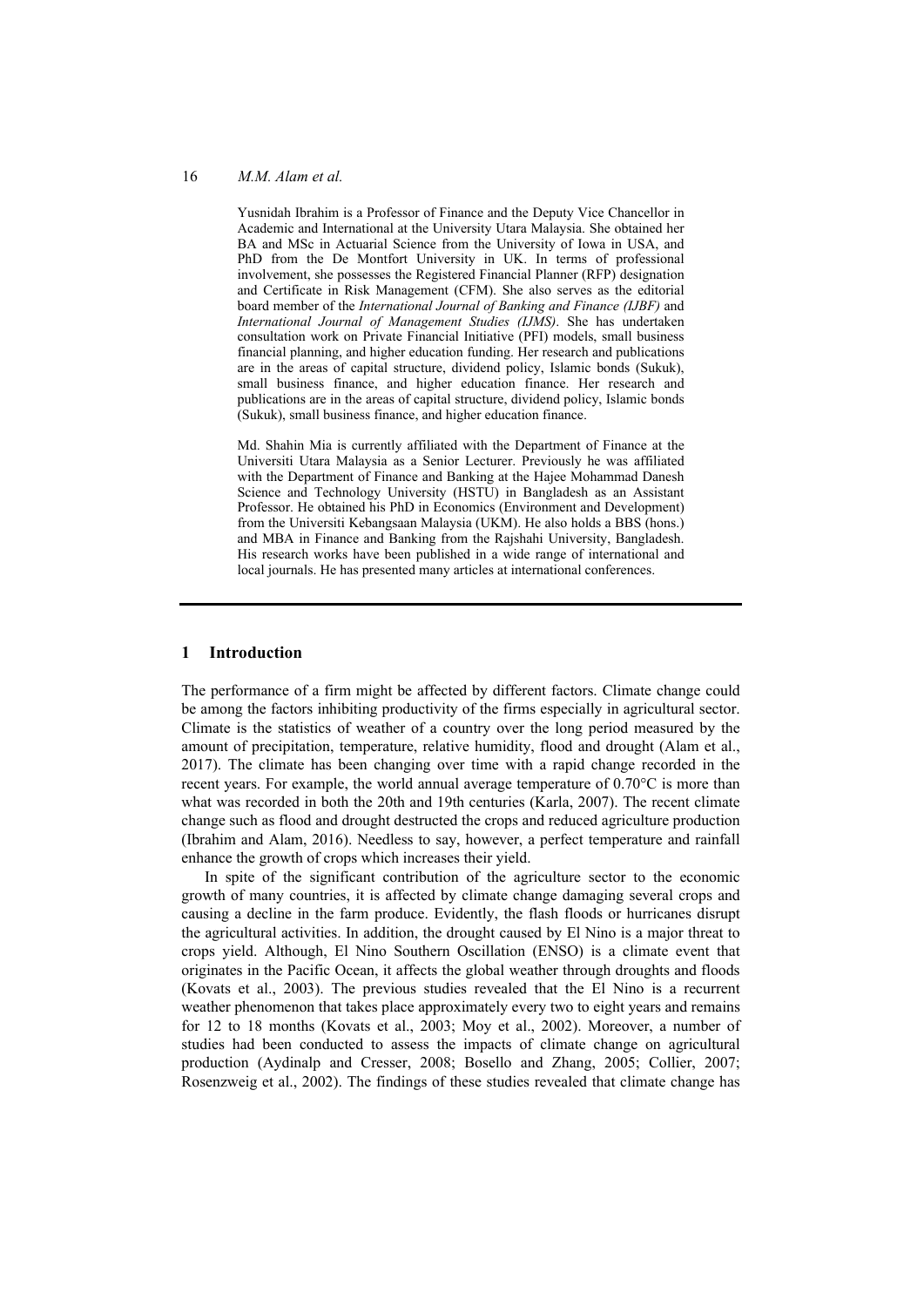negative impacts on the agricultural production and crop yield. The decline in crop production could be one of the reasons of the declining firm's profitability.

Agriculture sector plays a significant role in Malaysian economy. On average, 10% of the country's total GDP comes from the agricultural production. Moreover, Malaysia is a leading exporter of palm oil and rubber around the world. However, in the recent years, there is a declining trend in agricultural productivity and crop yields due to various climate events such as flood, drought, El Nino and so on. In Malaysia, the increasing seasonal temperature related to El Nino from 2015–2016 caused a sharp decline in agricultural production (Kamil and Omar, 2016). It was reported that production in agricultural sector reduced from RM94.14 billion in 2015 to RM93.58 billion in 2016 (UNDP, 2017). Decrease in agricultural production due to climate change might be one of the possible reasons of declining profitability and performance of the agricultural firms in the country. However, the direct impacts of climate change on financial performance of agricultural firms are not clearly known. To the researchers' knowledge, no study has been conducted yet to assess the relationship between climate change and agricultural firms' performance in the Malaysian scenario. Therefore, this study aims to fulfil the research gap by assessing the impacts of climate change on financial performance of agro and plantation companies in Malaysia. The study is the first academic attempt to identify the climatic factors that affect the financial performance of agro and plantation firms in Malaysia.

#### **2 Literature review**

### *2.1 El Nino and firm performance*

ENSO is a climate event that originates in the Pacific Ocean and impacts global weather. El Nino phenomenon is the most potential source of climatic variability (Berry and Okulicz-Kozaryn, 2008). It causes frequent droughts and floods (Kovats et al., 2003). El Nino could be a reason of less productivity in agro-based firms in a country. The study by Cashin et al. (2017) found that El Nino has negative impact on real economic activity in South Africa, Philippines, Peru, Indonesia, Brazil, and Australia. On the other hand, it has positive impact on real economic activity in USA, Thailand, Singapore, Europe, Chile, China, Canada, and Argentina. Therefore, this study considers the following hypothesis:

H1 There is statistically significant relationship between El Nino and firm's financial performance (ROA and ROE).

### *2.2 Flood and firm performance*

Flash flood can occur suddenly and cause hazards such as landslides, damage to infrastructure, mud flows and even death (Collier, 2007). These hazards impact directly to the agricultural production and quality of the product and subsequently affects firm's performance. For example, the flood in the Yangtze basin adversely affected crops production and damaged land and houses; consequently, China faced huge economical losses (Piao, 2010). In Thailand, the 2011 flood affected 69 provinces of the country, and damaged 16,668.55 square km of agricultural area and 9,859 factories (Ministry of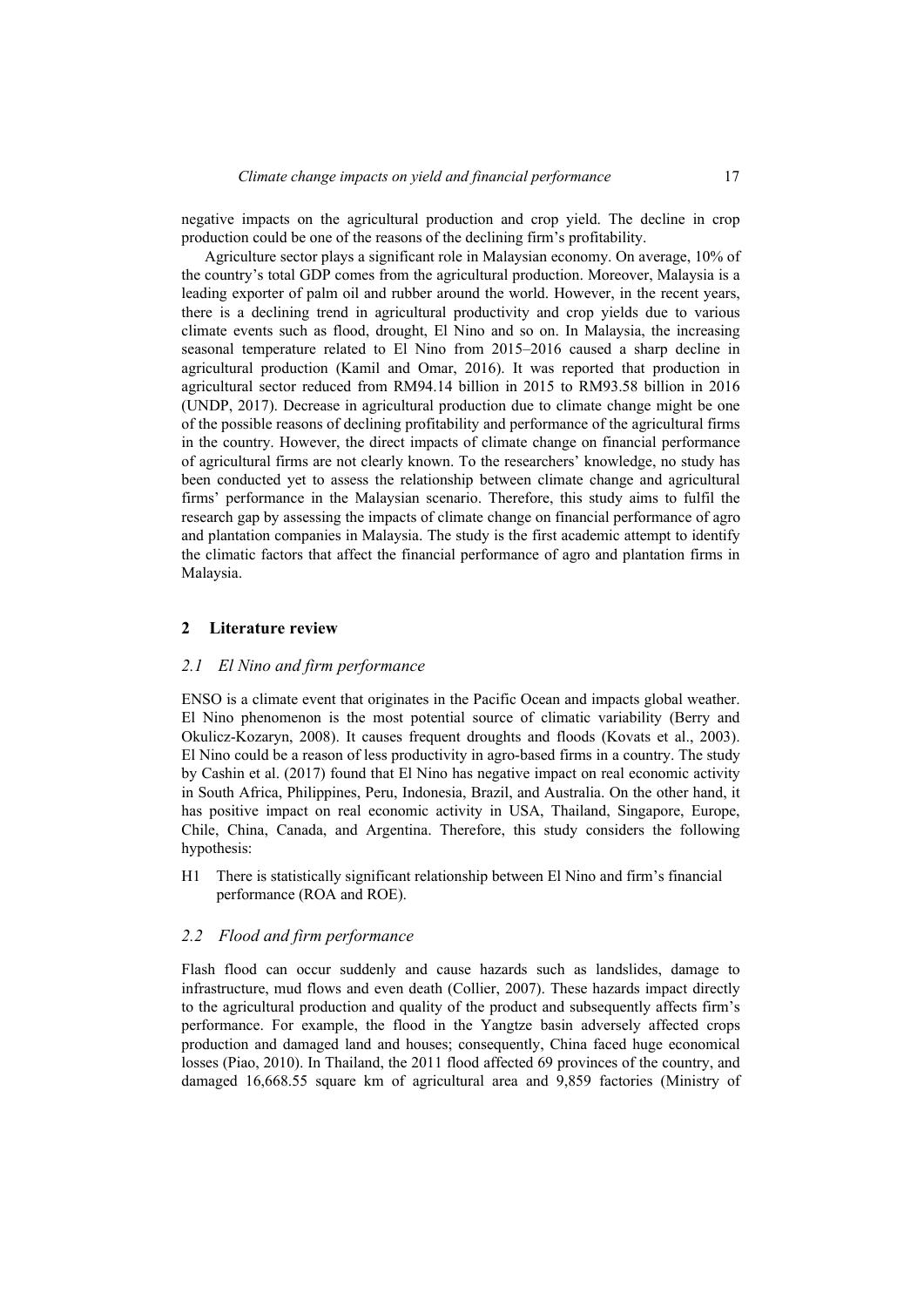Agriculture and Cooperatives, 2012). Total damage and loss were estimated to be \$1,318 m in agriculture, livestock and fishery sectors (Poaponsakorn and Meethom, 2013). The study also reported that the 2011 flooding had a large negative impact on the farm profits of some middle-income households in the flooded provinces. In Bangladesh, the average loss in the national paddy crop was estimated to be nearly 6.4% per year due to floods, typhoons and droughts (FAO, 2011). Therefore, this study develops the following hypothesis:

H2 There is statistically significant relationship between flood and firm's financial performance (ROA and ROE).

## *2.3 Leverage and firm performance*

A good number of studies have been conducted to assess the relationship between leverage and firm's financial performance. Some studies found positive relationship between leverage and firm's financial performance while others revealed negative relationship between them. However, some other studies reported that leverage does not affect firm's performance. In other words, there is no impact of leverage on the financial performance of a firm.

Clifford and Lindsey (2016) conducted study on S&P 1500 firms from 1996 to 2005. They found a positive and significant relationship between leverage and ROA. Similar findings were obtained by other studies (Davydov, 2016; Roy, 2016). The study by Kwong (2016) employed a sample of 680 Malaysian non-financial firms for the period of 2003–2012 and found positive and significant relationship between leverage and ROE. It indicates that firms with higher leverage can generate more profit. This finding is supported by a number of studies around the world (Garcia-Castro et al., 2010; Azeez, 2015; Elyasiani and Zhang, 2015).

Burca and Batrinca (2014) conducted a study on 105 insurance companies in Romania using panel data from 2008 to 2012. They found that leverage is negatively associated with ROA. The negative result indicates that usage of leverage (i.e., financing firm's activities through debt capital) rather than issuing equity capital results in increased browning and magnifies the bankruptcy risk in the event of unexpected losses which causes reduction in firm's performance. Some other studies also found negative influence of leverage on ROA (Anderson and Reeb, 2003; Nguyen and Nguyen, 2015; Chang and Boontham, 2017; Lim et al., 2017). On the other hand, a study on the firms listed in Indian Stock Exchange found significant negative relationship between leverage and ROE (Roy, 2016). Negative relationship between leverage and ROE suggests that increase in leverage tends to decrease firm's profitability and vice versa. Similar results were reported by a number of studies around the world (Sami et al., 2011; Mirza and Javed, 2013; Yu, 2013; Liu et al., 2015; Nguyen and Nguyen, 2015; Siddik et al., 2017; Atan et al., 2018).

However, another study on all listed firms in India found that leverage is not a significant determinant of firm's financial performance measured by ROA (Chaudhuri et al., 2016). Some other studies also found that there is no significant linkage between leverage and ROA (Heffernan and Fu, 2010; Ekholm and Maury, 2014; Muhamed et al., 2014). Similar with this line, a number of studies revealed that there is no impact of leverage on the firm's financial performance measured by ROE (Heffernan and Fu, 2010;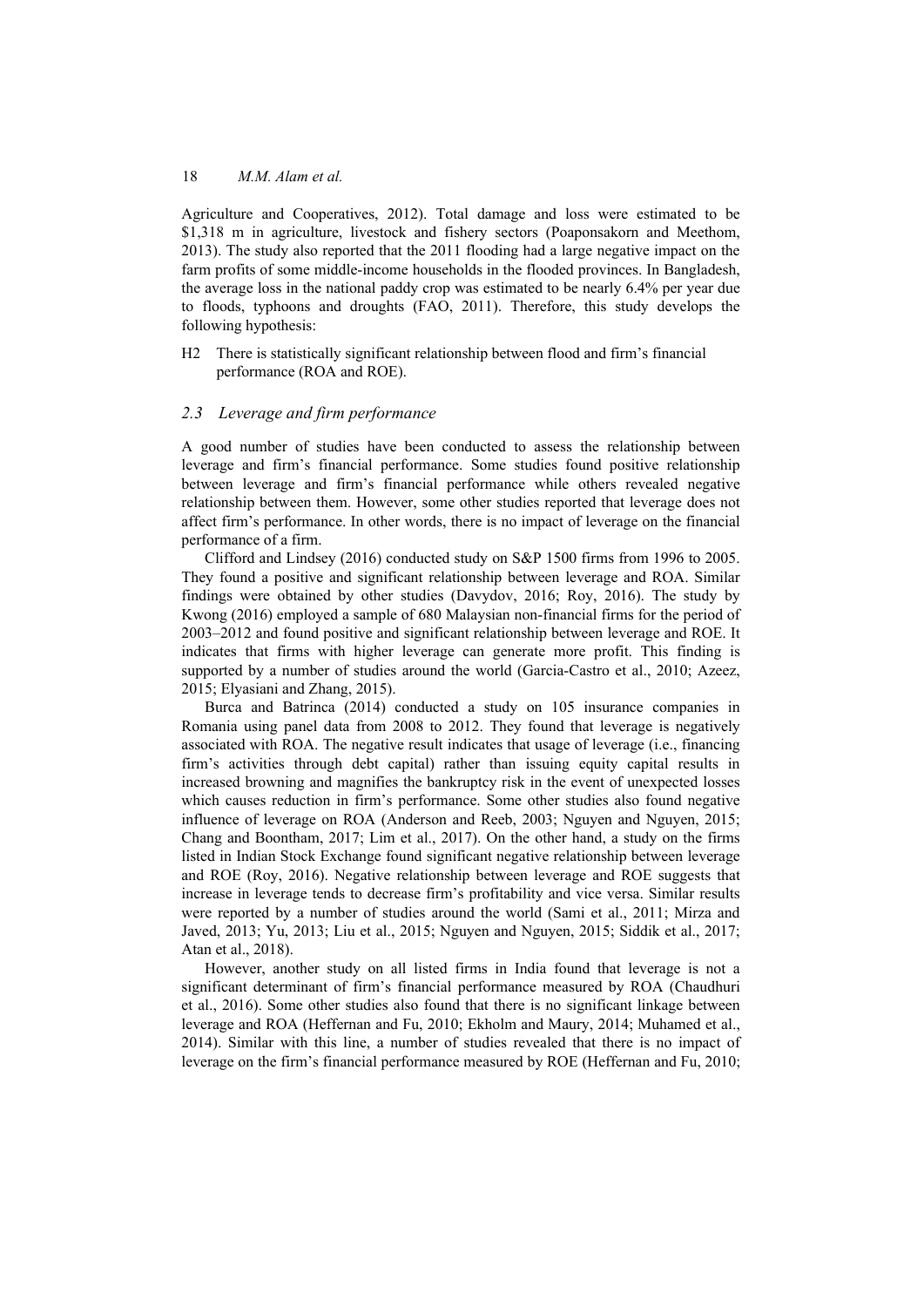Ahmad et al., 2012; Muhamed et al., 2014; Zouari and Taktak, 2014). Based on the above discussion, this study considers the following hypothesis:

H3 There is statistically significant relationship between leverage and firm's financial performance (ROA and ROE).

### *2.4 Firm size and firm performance*

Firm size is an important determinant of firm's profitability. Generally, large firms are more diversified, more able to utilise advance technology and well overseen. Therefore, it is hoped that the firm size can affect a firm positively and probably boost firm performance (Margaritis and Psillaki, 2010). However, previous studies reported mix findings about the relationship between firm size and firm performance.

Lewandowski (2017) conducted a study consisting of 1,640 companies over the period of 2003–2015. The study discovered a positive and significant impact of firm size on ROA of the companies. Some other studies also found a positive and significant effect of firm size on ROA because big firms are well risk diversified, better in expenses management, and have complex information system (Hanifa and Hudaib, 2006; Burca and Batrinca, 2014; Nguyen and Nguyen, 2015; Nimtrakoon, 2015; Daher and Le Saout, 2015; Clifford and Lindsey, 2016; Lim et al., 2017). Similar with this line, Siddik et al. (2017) examined the linkage between capital structure and performance of 22 Bangladeshi banks over a nine-year period (2005–2014) and found a positive relationship between firm size and ROE. Almost similar findings were observed by a number of previous studies (Garcia-Castro et al., 2010; Mirza and Javed, 2013; Liu et al., 2015; Nguyen and Nguyen, 2015).

On the other hand, several studies found negative impact of firm size on ROA (Hoque et al., 2013; Liang et al., 2013; Rachdi, 2013; Weng and Chen, 2017; Upadhyay et al., 2017). Similarly, a few researchers also found that firm size negatively influences ROE of the firms (Liang et al., 2013; Rachdi, 2013; Elyasiani and Zhang, 2015; Kwong, 2016; Roy, 2016). However, a few studies found no significant impact of firm size on financial performance measured by either ROA or ROE (Besser, 1999; Gong et al., 2008; Garcia-Castro et al., 2010; Hoque et al., 2013; Ekholm and Maury, 2014; Muhamed et al., 2014; Azeez, 2015). Based on the above discussion, this study considers the following hypothesis:

H4 There is statistically significant relationship between firm size and firm's financial performance (ROA and ROE).

#### *2.5 Liquidity and firm performance*

Liquidity is defined as the firm's ability to fulfil its short-term obligations. Liquidity is considered as availability of internal fund and an important factor of investment (Hoshi et al., 1991). Moreover, liquidity management is concerned itself with the allocation of how much wealth should be in hand and how much should be invested in alternative financial assets (Tobin, 1958). Thus, firm's liquidity level might be an important determinant of firm performance.

During the past few decades, numerous studies have been carried out to assess the impact of liquidity on the firm's financial performance. The study by Rachdi (2013)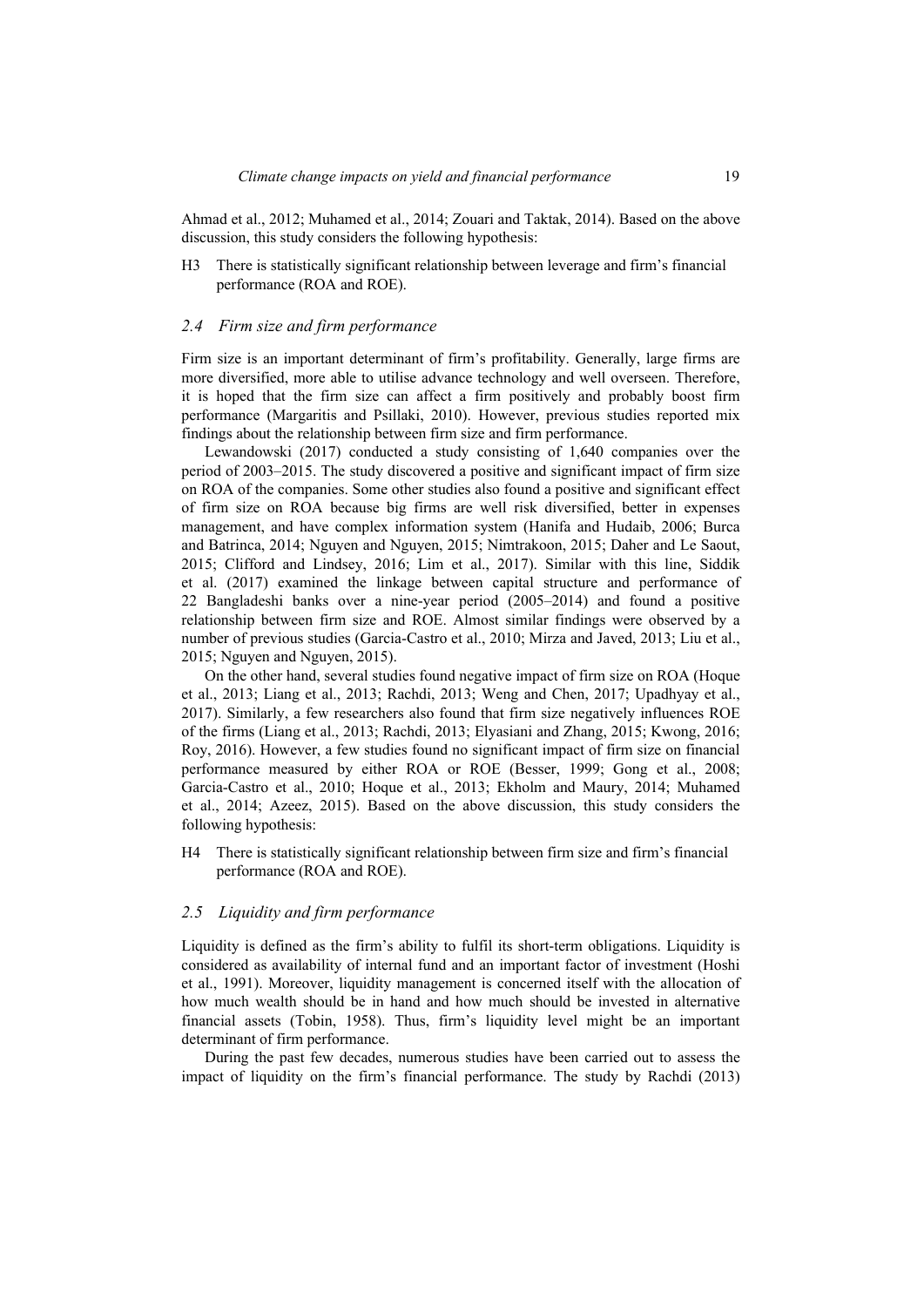employed a sample of large number of Tunisian commercial banks over the period of 2000–2010 and revealed significant and positive relationship between liquidity and firm financial performance as measured by ROA. In Bangladesh, Rahman et al. (2015) investigated the determinants of bank profitability and revealed the similar findings. In line with these studies, Heffernan and Fu (2010) found that liquidity is significantly and positively related with ROE in the banking sector of china. Almost similar findings were observed by other studies (Rachdi, 2013; Rahman et al., 2015). The findings of these studies indicate that firms with high level of liquidity generate more profit.

On the other hand, Davydov (2016) examined the effect of public and bank debt financing on firm's financial performance. The researcher found a negatively association of liquidity with firm's ROA. Adams and Buckle (2003) also found a significant and negative relationship between liquidity and ROA. In line with these studies, Mirza and Javed (2013) and Gurbuz et al. (2010) identified that liquidity negatively and significantly affects firm's ROE. They argued that high liquidity means firm holding too much cash on hand that could make more profit if it was invested properly.

However, a number of researchers reported that liquidity does not significantly influence firm's financial performance measured by either ROA or ROE (Heffernan and Fu, 2010; Hoque et al., 2013; Liang et al., 2013; Ongore and Kusa, 2013; Muhamed et al., 2014; Siddik et al., 2017). Therefore, this study considers the following hypothesis:

H5 There is statistically significant relationship between liquidity and firm's financial performance (ROA and ROE).

# **3 Materials and methods**

# *3.1 Data collection*

We conducted a retrospective secondary-data-based study and used the annual data on agro and plantation firms in Malaysia for the period of 2003 to 2016. All the agro and plantation related firms in Malaysia are listed under the plantation sector in Bursa Malaysia. During the study period, a total of 43 companies were registered under the plantation sector. However, due to unavailability of long time series data of newly registered companies, this study took into consideration only 33 companies for the collection of data between 2003 and 2016. A panel dataset of 462 firm-year observations (i.e., 33 plantation firms  $\times$  14 years data) were collected from DataStream and Bursa Malaysia. Data for the climatic events (i.e., El Nino and flood) were extracted from various sources such as Climate Prediction Center of USA, World Bank, Department of Statistics, Malaysia and Newspapers.

# *3.2 Measurement of variables*

Measurement of the various variables used in this study is discussed in the following sub-sections.

# *3.2.1 Financial performance variables*

This study used accounting-based measurements, mainly return on assets (ROA) and return on equity (ROE) to quantify the financial performance of the study firms. ROA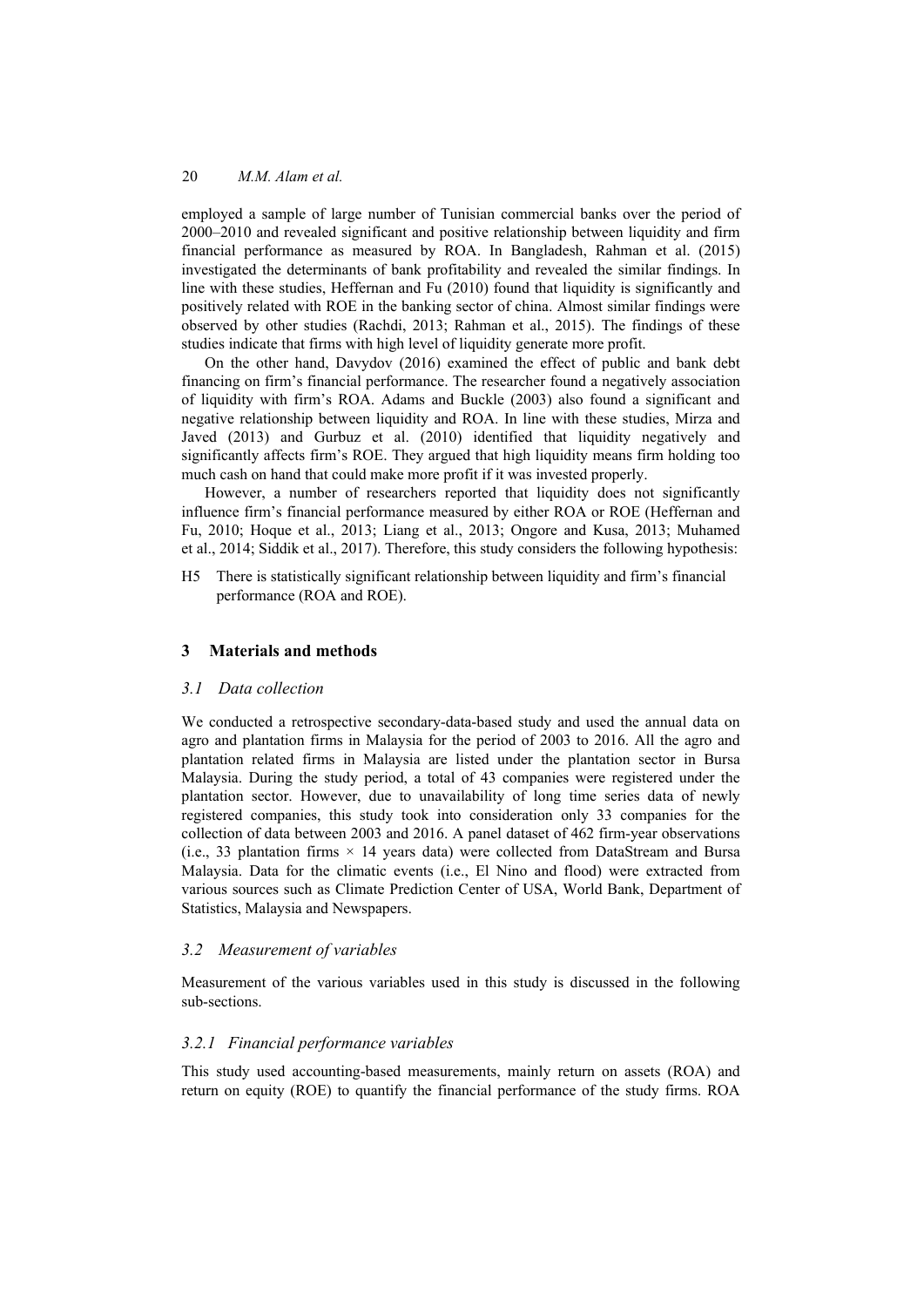and ROE have been widely used in the previous literatures to measure firm's financial performance (Burca and Batrinca, 2014; Ekholm and Maury, 2014; Chang and Boontham, 2017). ROA measures the overall effectiveness of a firm in generating profits with its available assets (Nimtrakoon, 2015). On the other hand, ROE measures the return earned on common stockholders' investment (i.e., equity capital) in the firm (Muhamed et al., 2014).

ROA can be calculated as follows (Davydov, 2016; Frijns et al., 2016; Nimtrakoon, 2015):

$$
ROA = Net income \div Book value of the total assets
$$

ROE can be calculated as follows (Anderson and Reeb, 2003; Liu et al., 2015):

 $ROE = Net$  *income*  $\div$  *Book value of the total equity* 

### *3.2.2 Climate variables*

This study used El Nino and flood to quantify the climate change. ENSO is a climate event originated in equatorial zone of the Pacific Ocean which affects the atmospheric circulation worldwide and is associated with droughts and floods (Kiladis and Diaz, 1989; Kovats et al., 2003). On the other hand, flood is a natural disaster which can cause extensive damages in a country, particularly the agricultural production. The flash flood occurs suddenly and causes hazards such as landslides, damages to infrastructure, mud flows and even death (Collier, 2007). For this study, El Nino and flood have been considered as dummy variables, where 1 indicates that the event happens in a particular year and 0 otherwise.

#### *3.2.3 Control variables*

This study also considered few control variables such as financial leverage, firm size and liquidity in the regression models. The leverage ratio is a measure of optimal capital structure of a firm based on total debt by total assets (Sami et al., 2011; Chi and Su, 2017). This study used total assets as a proxy of the firm size (Adams et al., 2005; Burca and Batrinca, 2014). Liquidity refers to how quickly a firm's asset or security can be converted into cash without losing real value of the asset. One of the basic measures of a firm's liquidity is current ratio which is calculated as current assets by current liabilities (Davydov, 2016; Rachdi, 2013; Muhamed et al., 2014).

### *3.3 Econometric model*

Initially, this study employed the pooled OLS (POLS), fixed effect (FE) and random effect (RE) models to test hypotheses of the study. However, all of these methods have some limitations. The POLS enacts that intercept and slop coefficient of all cross-sections are same and denies the heterogeneity that may exist among the entities (Bollen and Brand, 2010). The FE model assumes that the individual effect of  $\alpha_i$  is correlated with the predictor variable  $X_{it}$  while the RE model assumes no correlation. Hence, the error term in RE becomes  $(\mu_i + \varepsilon_{it})$ , whereby  $\mu_i$  is the specific RE element for the group which is similar to  $\varepsilon_{it}$  except that with  $\mu_i$ , for every group there is a single draw that is considered in the regression identically for each time (Wooldridge, 2006; Gujarati and Porter, 2010).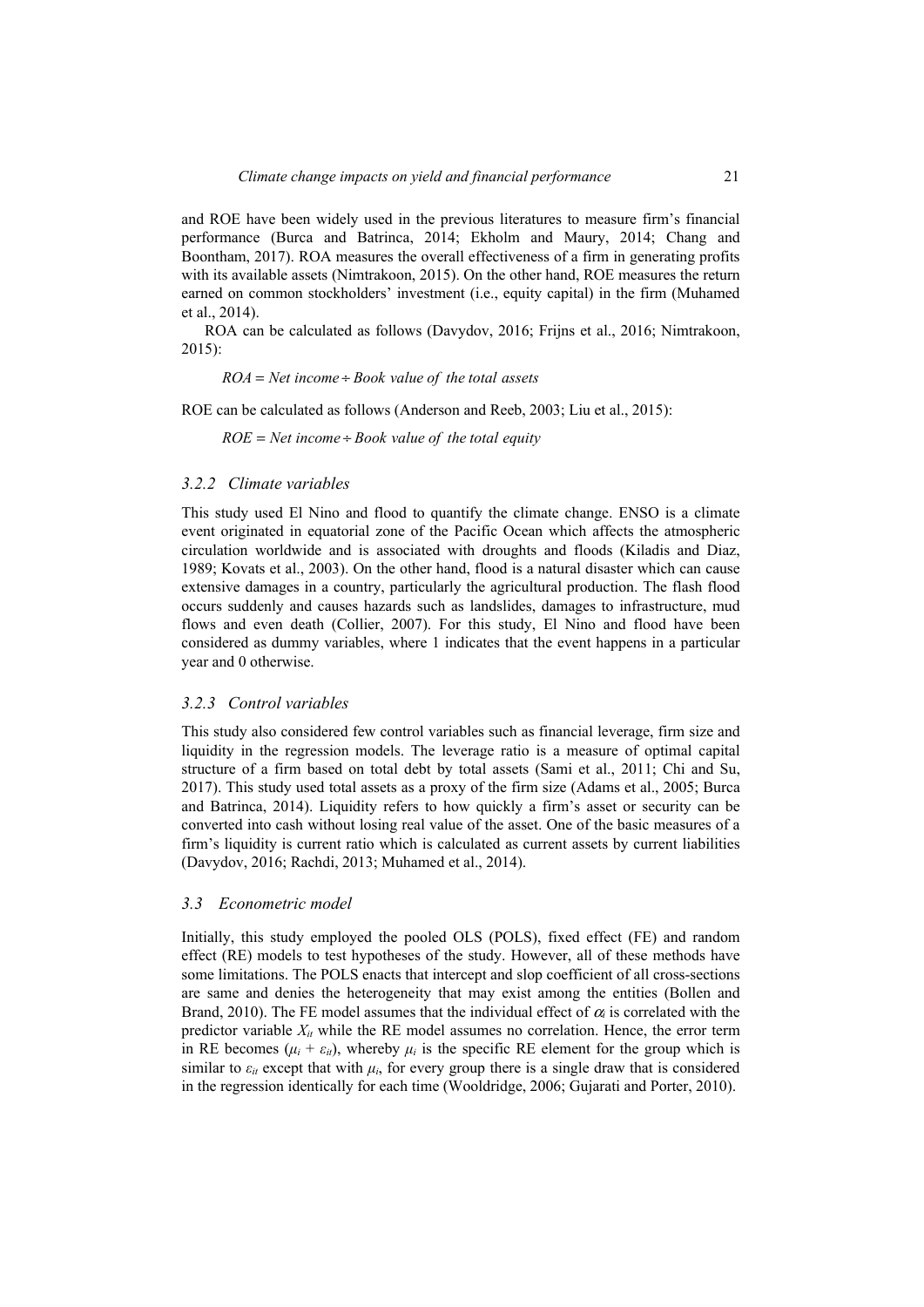Furthermore, due to the limitations of the panel static models of POLS, FE and RE, this study used the system generalised method of moments (GMM) model developed by Arellano and Bond (1991) to address the potential endogeneity problem commonly found in the dynamic panel models. The panel datasets normally exhibit the characteristics of both heteroskedasticity and autocorrelation. Thus, application of suitable instruments for the regressors can be a way out to the problem. Hence the system GMM model employed for estimation in this study is capable of overcoming the limitations of the panel static models as well as handling both the endogeneity and serial correlation problem found in most of the panel models including the FE and pooled OLS models.

The operational models of this study is:

$$
ROA_{it} = \alpha_0 + \alpha_1 ELN_{it} + \alpha_2 FLD_{it} + \alpha_3 LIQD_{it} + \alpha_4 FSZ_{it} + \alpha_5 FLV_{it} + \varepsilon_{it}
$$
(1)

$$
ROE_{it} = \alpha_0 + \alpha_1 ELN_{it} + \alpha_2 FLD_{it} + \alpha_3 LIQD_{it} + \alpha_4 FSZ_{it} + \alpha_5 FLV_{it} + \varepsilon_{it}
$$
 (2)

where

|            | <i>ROA</i> return on assets         |
|------------|-------------------------------------|
| ROE        | return on equity                    |
|            | ELN El Nino                         |
| <i>FLD</i> | flood                               |
|            | LIQD liquidity                      |
| FSZ        | firm size                           |
| <i>FLV</i> | financial leverage                  |
| β          | coefficient to be estimated         |
| ε          | error term                          |
| i          | $1, 2, 3, \ldots n$ , are companies |
| t          | $1, 2, 3, , t$ , are time periods.  |

Moreover, to find the best fit model from POLS, FE and RE, this study relies on Haussmann specification test. In case of GMM, the system GMM combines a set of equations in the first difference with suitable lags as instruments. Therefore, the validity of the instruments used can be evaluated using the Sargan test of over-identifying restrictions while the Arellano-Bond test of AR(2) displays the presence/absence of the second order autocorrelation in the model.

# **4 Result and discussion**

## *4.1 Correlation analysis*

The correlation matrix shows that only firm size is positively correlated with ROA and ROE (Table 1). However, leverage, liquidity, El Nino and flood are negatively correlated with ROA and ROE.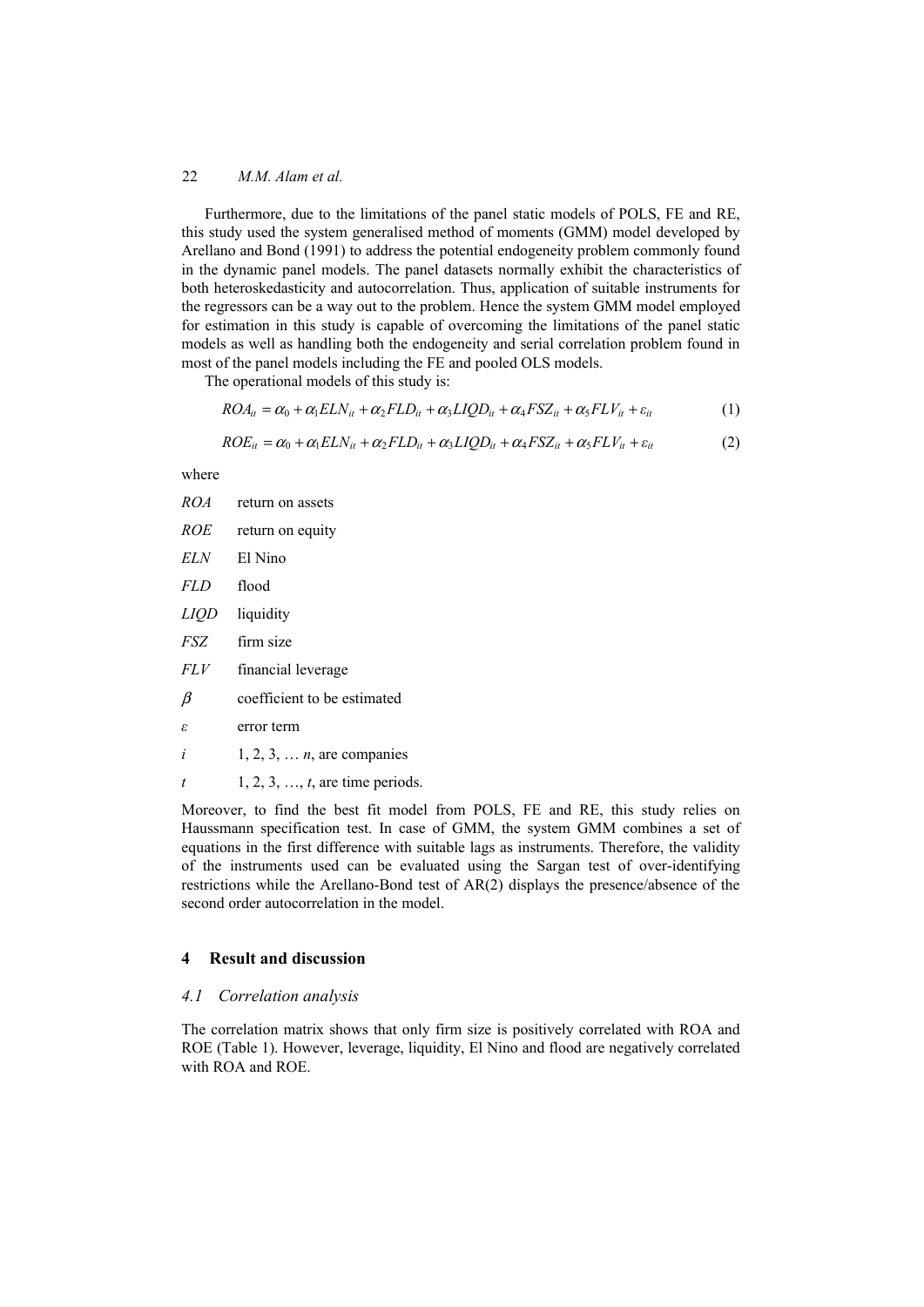|             | <i>ROA</i> | ROE      | <i>LEV</i> | FSZ      | <b>LIQD</b> | <b>ELN</b> | FLD       |
|-------------|------------|----------|------------|----------|-------------|------------|-----------|
| <b>ROA</b>  | 1.0000     | 0.6985   | $-0.1821$  | 0.3499   | $-0.1377$   | $-0.0546$  | $-0.0318$ |
|             |            | (0.0000) | (0.0001)   | (0.0000) | (0.0030)    | (0.2414)   | (0.4959)  |
| <b>ROE</b>  |            | 1.0000   | $-0.0563$  | 0.2970   | $-0.0820$   | $-0.0228$  | $-0.0238$ |
|             |            |          | (0.2269)   | (0.0000) | (0.0785)    | (0.6246)   | (0.6095)  |
| <b>LEV</b>  |            |          | 1.0000     | 0.0610   | $-0.4028$   | $-0.0331$  | $-0.0140$ |
|             |            |          |            | (0.1908) | (0.0000)    | (0.4778)   | (0.7639)  |
| <b>FSZ</b>  |            |          |            | 1.0000   | $-0.2046$   | 0.1548     | 0.0590    |
|             |            |          |            |          | (0.0000)    | (0.0008)   | (0.2059)  |
|             |            |          |            |          | (0.0000)    | (0.0243)   | (0.3609)  |
| <b>LIQD</b> |            |          |            |          | 1.0000      | 0.0095     | $-0.0076$ |
|             |            |          |            |          |             | (0.8382)   | (0.8710)  |
|             |            |          |            |          |             | (0.0000)   | (0.0000)  |
| <b>ELN</b>  |            |          |            |          |             | 1.0000     | 0.1886    |
|             |            |          |            |          |             |            | (0.0000)  |
| <b>FLD</b>  |            |          |            |          |             |            | 1.0000    |

**Table 1** Correlations matrix

Note: \*P-values are in parenthesis.

#### *4.2 Regression analysis*

Among the diagnostic test to determine the best fit model, the post estimation results of the system GMM explain the Sargan test of over-identifying restrictions and the test of second order serial correlation (Table 2). As presented, the probability values of the Sargan tests imply that the null hypothesis of valid instruments cannot be rejected. Similarly, the AR(2) probability values show the absence of second order serial correlation of the error term suggesting the system GMM would be a consistent model. Moreover, based on the Haussmann test, FE model was found the appropriate model out of POLS, FE and RE. Therefore, this analysis only reported the output of FE and the system GMM.

Table 2 shows that El Nino has a negative and statistically significant impact on the ROA and ROE based on GMM model, but no significant effect under FE model. The findings suggest that climate change affects negatively the firms' profitability as measured by ROA and ROE. The finding of the present study is in line with the results of Cashin et al. (2017) where El Nino was identified as an important cause of decrease in the farm produce. Similarly, the flood has highly negative and significant impacts on both ROA and ROE under the GMM and FE model. Piao (2010) also revealed the similar finding. It indicates that irrespective of the indicators of firm performance (i.e., ROA or ROE), flood causes an adverse effect on farm produce. Therefore, overall it can be inferred that climate change results in reduction of agricultural production which reduces revenue and consequently the profit of the agro and plantation firms.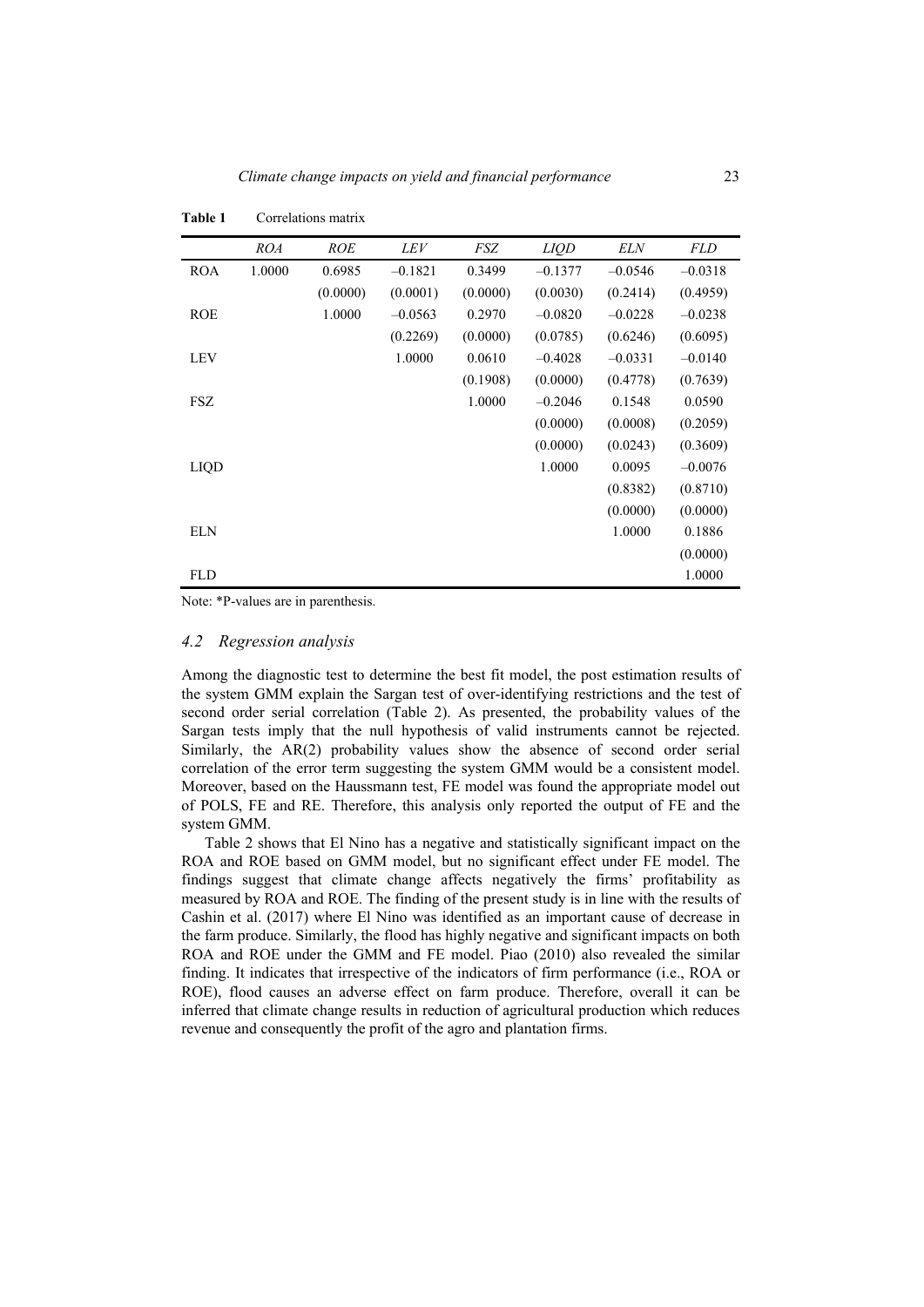| Variable          | <b>ROA</b>   |              | <b>ROE</b>   |            |  |
|-------------------|--------------|--------------|--------------|------------|--|
|                   | Fixed effect | GMM          | Fixed effect | GMM        |  |
| <b>ELN</b>        | $-4.02$      | $-31.632***$ | $-5.07$      | $-11.69**$ |  |
|                   | (10.66)      | (2.04)       | (11.61)      | (6.61)     |  |
| <b>FLD</b>        | $-33.75**$   | $-20.62***$  | $-28.36**$   | $-17.70**$ |  |
|                   | (10.07)      | (1.17)       | (10.87)      | (6.16)     |  |
| <b>LIQD</b>       | $-0.028$     | $-0.186***$  | $-0.076$     | $-0.28***$ |  |
|                   | (0.34)       | (0.045)      | (0.37)       | (0.06)     |  |
| FSZ               | 0.010        | $0.055***$   | 0.069        | $0.16***$  |  |
|                   | (0.07)       | (0.011)      | (0.085)      | (0.03)     |  |
| <b>FLV</b>        | $-0.109**$   | $-0.599***$  | $-0.023*$    | $-0.516**$ |  |
|                   | (0.04)       | (0.011)      | (0.047)      | (0.03)     |  |
| Sargan test prob. |              | 0.315        |              | 0.192      |  |
| $AR(2)$ prob.     |              | 0.361        |              | 0.208      |  |

**Table 2** Regression output

Notes: The values in parentheses are standard errors and the notation \*\*\*, \*\* and \*denote significance level at 1%, 5% and 10% respectively.

The study revealed that firms' characteristics also have impact on the performance of the agro and plantation firms in Malaysia (Table 2). It was found that the relationship between liquidity and the indicators of firm performance (i.e., ROA and ROE) is negative and statistically significant under the GMM model while it is negative but not statistically significant under the FE model. It indicates that holding high volume of liquidity reduces the return of the firm. The negative impact of liquidity on firm performance goes in line with the findings of Davydov (2016) and Mirza and Javed (2013). However, the study revealed positive impacts of firm size on firm performance using the GMM model. A number of previous studies also found positive relationship between firm size on firm performance (Abiodun, 2013; Doğan, 2013; Sritharan, 2018). In addition, the impact of financial leverage on ROA and ROE were found to be negative and statistically significant under the GMM and FE model. The negative impact of financial leverage on the firm performance was also reported in the study by Clifford and Lindsey (2016). The findings indicate that the firms that are highly leveraged have lower chance to earn sufficient return to meet their financial obligations.

### **5 Conclusions**

The present study aims to examine the impacts of climate change on the financial performance of Malaysian agro and plantation firms. The results show that the climate change variables (i.e., El Nino and flood) have a significant impact on firm's financial performance measured by ROA and ROE. The negative impacts of flood and El Nino imply that climate change has an adverse effect on agricultural production and subsequently on revenue and profitability of the firms. The study also revealed a significant relationship between firm's characteristics (such as financial leverage, firm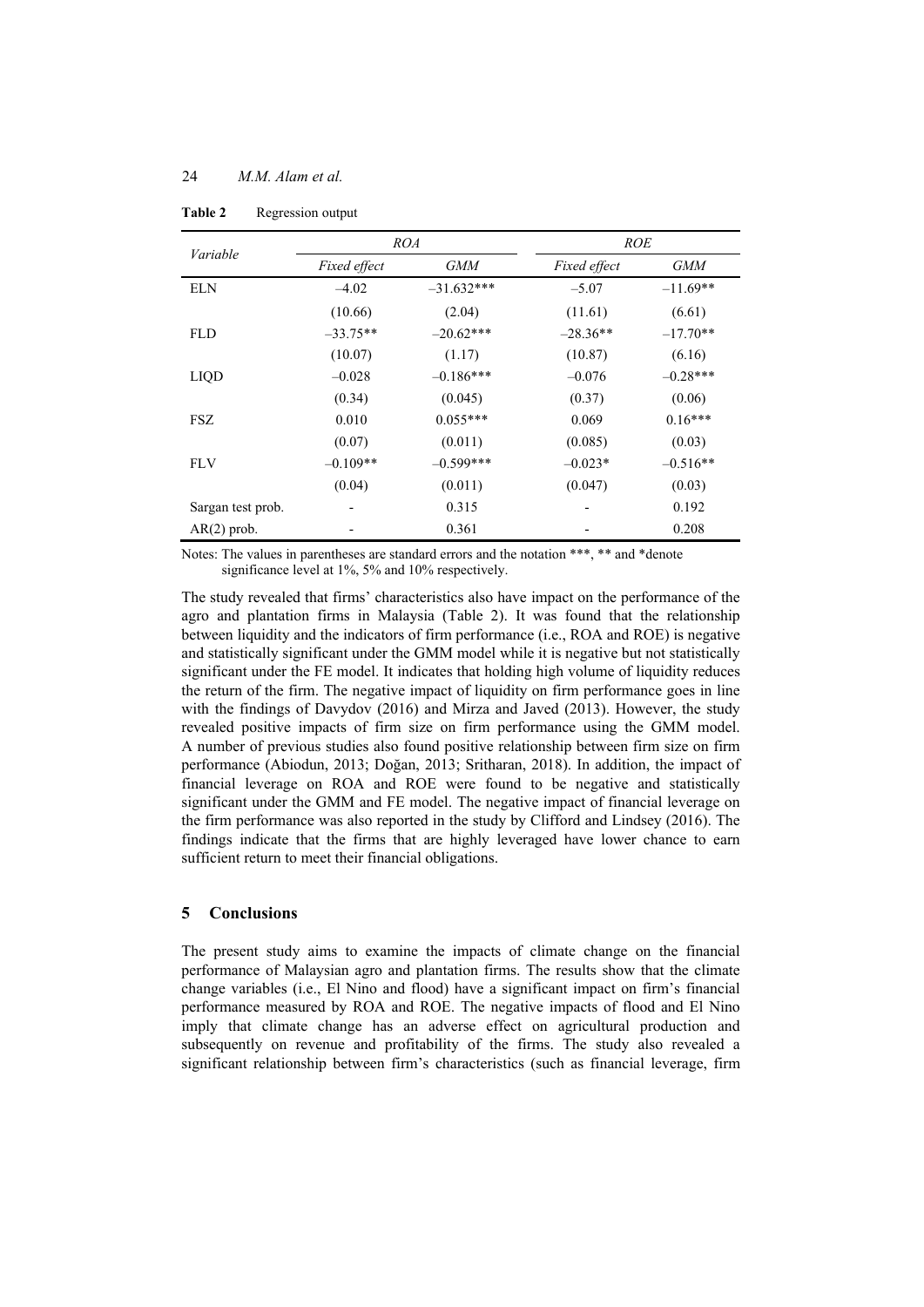size and liquidity) and firm's profitability (i.e., ROA and ROE). Therefore, it can be concluded that both the climate change and firm's characteristics affect significantly the financial performance of the agro and plantation firms in Malaysia.

To our knowledge, no study has been conducted yet to assess the impacts of climate change on financial performance of Malaysian agro and plantation firms. Therefore, the present study might be considered an important contribution to the existing literature. Moreover, the findings of the study would be beneficial to the top-level management of the agro and plantation firms to identify the factors that affect the financial performance of their firms. Therefore, the managers can be cautious about the environmental factors that might affect the overall financial health of the firms and can take proper decision and apply corrective measures to enhance the firm's profitability.

Despite a significant contribution to the existing literature, this study has several limitations which create the scope for future research. Firstly, the study was limited to 33 Malaysian agro and plantation firms listed in Bursa Malaysia due to unavailability of data of a number of public listed plantation firms in the country. Therefore, further research can be conducted by including the private plantation firms which might increase the number of observations as well as acceptability of findings. Secondly, the study is confined to only the Malaysian agro and plantation firms. Thus, future research can be carried out in other countries of the South-East Asian region which might broaden the scope of the study as well as generalise the study findings. Finally, future research can be carried out to include other climatic factors to find out other possible determinants of performance of agro and plantation firms in the country.

#### **Acknowledgements**

We are very thankful to Universiti Utara Malaysia (UUM) for supporting this research from the project code: UUMSO#13715.

### **References**

- Abiodun, B.Y. (2013) 'The effect of firm size on firms profitability in Nigeria', *Journal of Economics and Sustainable Development*, Vol. 4, No. 5, pp.90–94.
- Adams, M. and Buckle, M. (2003) 'The determinants of corporate financial performance in the Bermuda insurance market', *Applied Financial Economics*, Vol. 13, No. 2, pp.133–143.
- Adams, R.B., Almeida, H. and Ferreira, D. (2005) 'Powerful CEOs and their impact on corporate performance', *Review of Financial Studies*, Vol. 18, No. 4, pp.1403–1432.
- Ahmad, Z., Abdullah, N.M. and Roslan, S. (2012) 'Capital structure effect on firms performance: focusing on consumers and industrials sectors on Malaysian firms', *International Review of Business Research Papers*, Vol. 8, No. 5, pp.137–155.
- Alam, M.M., Taufique, K.M. and Sayal, A. (2017) 'Do climate changes lead to income inequality? Empirical study on the farming community in Malaysia', *International Journal of Environment and Sustainable Development*, Vol. 16, No. 1, pp.43–59.
- Anderson, R.C. and Reeb, D.M. (2003) 'Founding-family ownership and firm performance: evidence from the S&P 500', *The Journal of Finance*, Vol. 58, No. 3, pp.1301–1328.
- Arellano, M. and Bond, S. (1991) 'Some tests of specification for panel data: Monte Carlo evidence and an application to employment equations', *The Review of Economic Studies*, Vol. 58, No. 2, pp.277–297.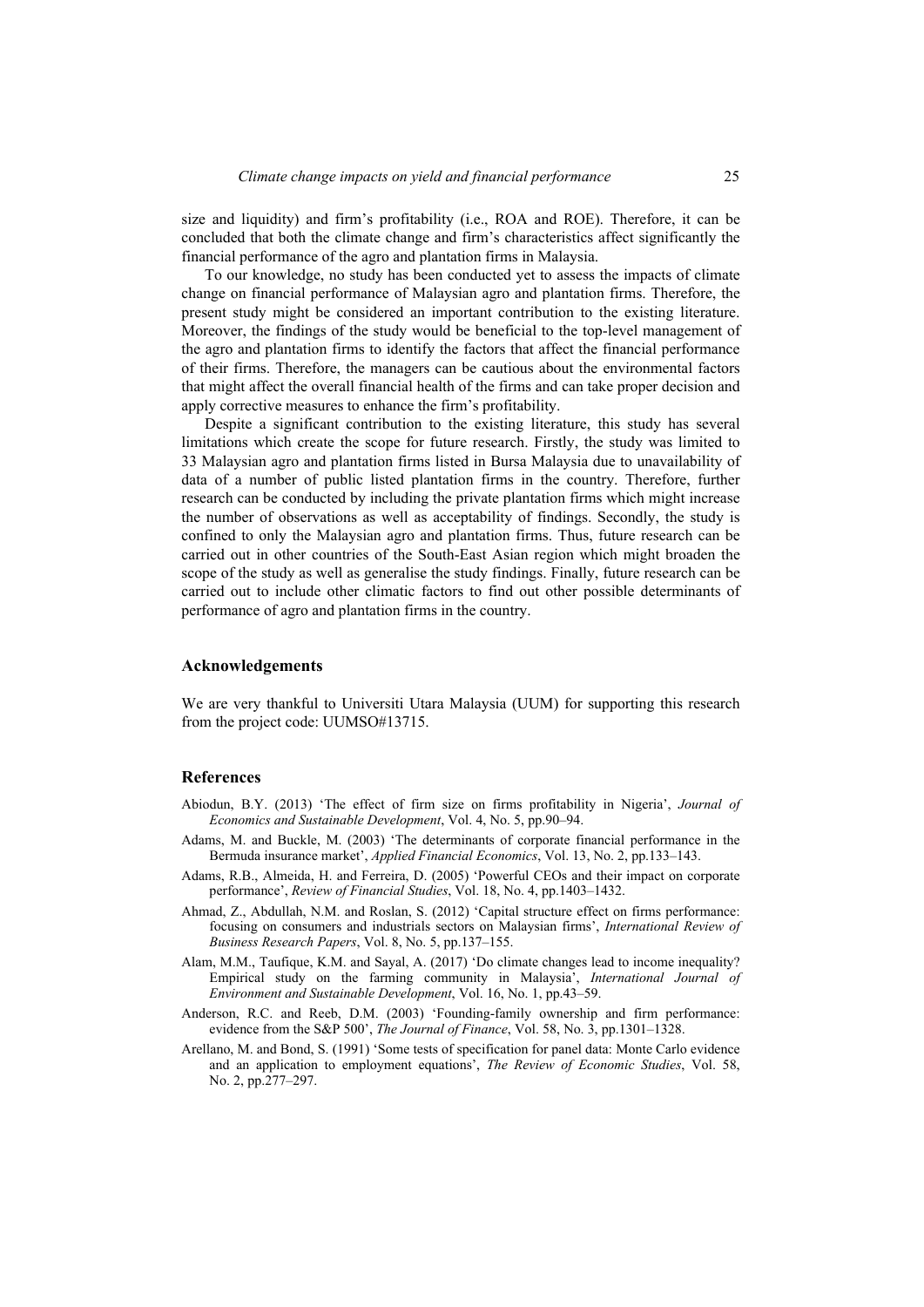- Atan, R., Alam, M.M., Said, J. and Zamri, M. (2018) 'The impacts of environmental, social, and governance factors on firm performance: panel study of Malaysian companies', *Management of Environmental Quality*, Vol. 29, No. 2, pp.182–194.
- Aydinalp, C. and Cresser, M.S. (2008) 'The effects of global climate change on agriculture', *American-Eurasian Journal of Agricultural & Environmental Sciences*, Vol. 3, No. 5, pp.672–676.
- Azeez, D.A. (2015) 'Corporate governance and firm performance: evidence from Sri Lanka', *Journal of Finance and Bank Management*, Vol. 3, No. 1, pp.180–189.
- Berry, B.J. and Okulicz-Kozaryn, A. (2008) 'Are there ENSO signals in the macroeconomy?', *Ecological Economics*, Vol. 64, No. 3, pp.625–633.
- Besser, T.L. (1999) 'Community involvement and the perception of success among small business operators in small towns', *Journal of Small Business Management*, Vol. 37, No. 4, pp.16–29.
- Bollen, K.A. and Brand, J.E. (2010) 'A general panel model with random and fixed effects: a structural equations approach', *Social Forces*, Vol. 89, No. 1, pp.1–34.
- Bosello, F. and Zhang, J. (2005) 'Assessing climate change impacts: agriculture', *SSRN Electronic Journal*, DOI: 10.2139/ssrn.771245.
- Burca, A. and Batrinca, G. (2014) 'The determinants of financial performance in the Romanian insurance market', *International Journal of Academic Research in Accounting, Finance and Management Sciences*, Vol. 4, No. 1, pp.299-308.
- Cashin, P., Mohaddes, K. and Raissi, M. (2017) 'Fair weather or foul? The macroeconomic effects of El Niño', *Journal of International Economics*, Vol. 106, pp.37–54.
- Chang, S. and Boontham, W. (2017) 'Post-privatization speed of state ownership relinquishment: determinants and influence on firm performance', *The North American Journal of Economics and Finance*, Vol. 41, pp.82–96.
- Chaudhuri, K., Kumbhakar, S.C. and Sundaram, L. (2016) 'Estimation of firm performance from a MIMIC model', *European Journal of Operational Research*, Vol. 255, No. 1, pp.298–307.
- Chi, J.D. and Su, X. (2017) 'The dynamics of performance volatility and firm valuation', *Journal of Financial and Quantitative Analysis*, Vol. 52, No. 1, pp.111–142.
- Clifford, C.P. and Lindsey, L. (2016) 'Blockholder heterogeneity, CEO compensation, and firm performance', *Journal of Financial and Quantitative Analysis*, Vol. 51, No. 5, pp.1491–1520.
- Collier, C.G. (2007) 'Flash flood forecasting: what are the limits of predictability?', *Quarterly Journal of the Royal Meteorological Society*, Vol. 133, No. 622, pp.3–23.
- Daher, L. and Le Saout, E. (2015) 'The determinants of the financial performance of microfinance institutions: impact of the global financial crisis', *Strategic Change*, Vol. 24, No. 2, pp.131–148.
- Davydov, D. (2016) 'Debt structure and corporate performance in emerging markets', *Research in International Business and Finance*, Vol. 38, pp.299–311.
- Doğan, M. (2013) 'Does firm size affect the firm profitability? Evidence from Turkey', *Research Journal of Finance and Accounting*, Vol. 4, No. 4, pp.53–59.
- Ekholm, A. and Maury, B. (2014) 'Portfolio concentration and firm performance', *Journal of Financial and Quantitative Analysis*, Vol. 49, No. 4, pp.903–931.
- Elyasiani, E. and Zhang, L. (2015) 'Bank holding company performance, risk, and 'busy' board of directors', *Journal of Banking & Finance*, Vol. 60, pp.239–251.
- FAO (2011) *Agricultural Insurance in Asia and the Pacific Region*, pp.1–225, Food and Agriculture Organization of the United Nations Regional Office for Asia and the Pacific; Bangkok, Thailand.
- Frijns, B., Dodd, O. and Cimerova, H. (2016) 'The impact of cultural diversity in corporate boards on firm performance', *Journal of Corporate Finance*, Vol. 41, pp.521–541.
- Garcia-Castro, R., Ariño, M. A., & Canela, M.A. (2010) 'Does social performance really lead to financial performance? Accounting for endogeneity', *Journal of Business Ethics*, Vol. 92, No. 1, pp.107–126.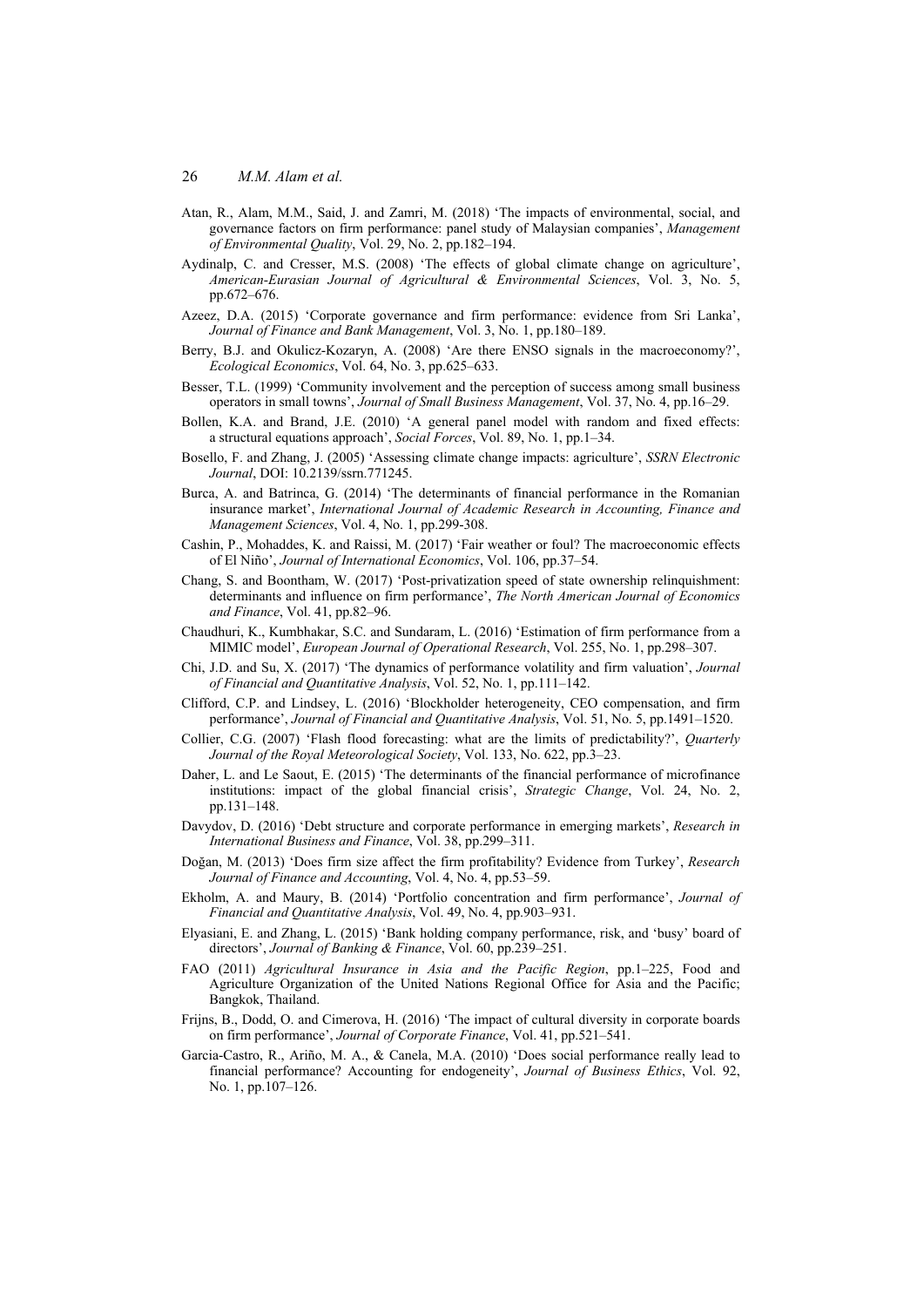- Gong, G., Louis, H. and Sun, A.X. (2008) 'Earnings management and firm performance following open-market repurchases', *The Journal of Finance*, Vol. 63, No. 2, pp.947–986.
- Gujarati, D.N. and Porter, D.C. (2010) *Essentials of Econometrics*, 4th ed., McGraw-Hill, New York.
- Gurbuz, A.O., Aybars, A. and Kutlu, O. (2010) 'Corporate governance and financial performance with a perspective on institutional ownership: empirical evidence from Turkey', *Journal of Applied Management Accounting Research*, Vol. 8, No. 2, pp.21–37.
- Hanifa, R. and Hudaib, M. (2006) 'Corporate governance structure and performance of Malaysian listed companies', *Journal of Business Finance & Accounting*, Vol. 33, No. 7, pp.1034–1062.
- Heffernan, S.A. and Fu, X. (2010) 'Determinants of financial performance in Chinese banking', *Applied Financial Economics*, Vol. 20, No. 20, pp.1585–1600.
- Hoque, M.Z., Islam, M.R. and Azam, M.N. (2013) 'Board committee meetings and firm financial performance: an investigation of Australian companies', *International Review of Finance*, Vol. 13, No. 4, pp.503–528.
- Hoshi, T., Kashyap, A. and Scharfstein, D. (1991) 'Corporate structure, liquidity, and investment: evidence from Japanese industrial groups', *The Quarterly Journal of Economics*, Vol. 106, No. 1, pp.33–60.
- Ibrahim, A.Z. and Alam, M.M. (2016) 'Climatic changes, government interventions, and paddy production: an empirical study of the Muda irrigation area in Malaysia', *International Journal of Agricultural Resources, Governance and Ecology*, Vol. 12, No. 3, p.292.
- Kamil, N.N. and Omar, S.F. (2016) 'Climate variability and its impact on the palm oil industry', *Oil Palm Industry Economic Journal*, Vol. 16, No. 1, pp.18–30.
- Karla, N., Chander, S., Pathak, H., Aggarwal, P.K., Gupta, N.C., Sehgal, M. and Chakraborty, D. (2007) 'Impacts of climate change on agriculture', *Outlook on Agriculture*, Vol. 36, No. 2, pp.109–118.
- Kiladis, G.N. and Diaz, H.F. (1989) 'Global climatic anomalies associated with extremes of the Southern Oscillation', *Journal of Climate*, Vol. 2, pp.1069–1090.
- Kovats, R.S., Bouma, M.J., Hajat, S., Worrall, E. and Haines, A. (2003) 'El Niño and health', *The Lancet*, Vol. 362, pp.1481–1489.
- Kwong, L.C. (2016) 'How corporate derivatives use impact firm performance?', *Pacific-Basin Finance Journal*, Vol. 40, Part A, pp.102–114.
- Lewandowski, S. (2017) 'Corporate carbon and financial performance: the role of emission reductions', *Business Strategy and the Environment*, Vol. 26, No. 8, pp.1196–1211.
- Liang, H., Ching, Y.P. and Chan, K.C. (2013) 'Enhancing bank performance through branches or representative offices? Evidence from European banks', *International Business Review*, Vol. 22, No. 3, pp.495–508.
- Lim, C.Y., Wang, J. and Zeng, C. (2017) China's 'mercantilist' government subsidies, the cost of debt and firm performance', *Journal of Banking & Finance*, Vol. 86, pp.37–52.
- Liu, Y., Miletkov, M.K., Wei, Z. and Yang, T. (2015) 'Board independence and firm performance in China', *Journal of Corporate Finance*, Vol. 30, pp.223–244.
- Margaritis, D. and Psillaki, M. (2010) 'Capital structure, equity ownership and firm performance', *Journal of Banking & Finance*, Vol. 34, No. 3, pp.621–632.
- Ministry of Agriculture and Cooperatives (MOAC) (2012) *Report on Impact of Flood on Farmers*, May–December, MOAC, Bangkok, Thailand.
- Mirza, S.A. and Javed, A. (2013) 'Determinants of financial performance of a firm: case of Pakistani stock market', *Journal of Economics and International Finance*, Vol. 5, No. 2, pp.43–52.
- Moy, C.M., Seltzer, G.O., Rodbell, D.T. and Anderson, D.M. (2002) 'Variability of El Niño/southern oscillation activity at millennial timescales during the Holocene epoch', *Nature*, Vol. 420, No. 6912, pp.162–165.